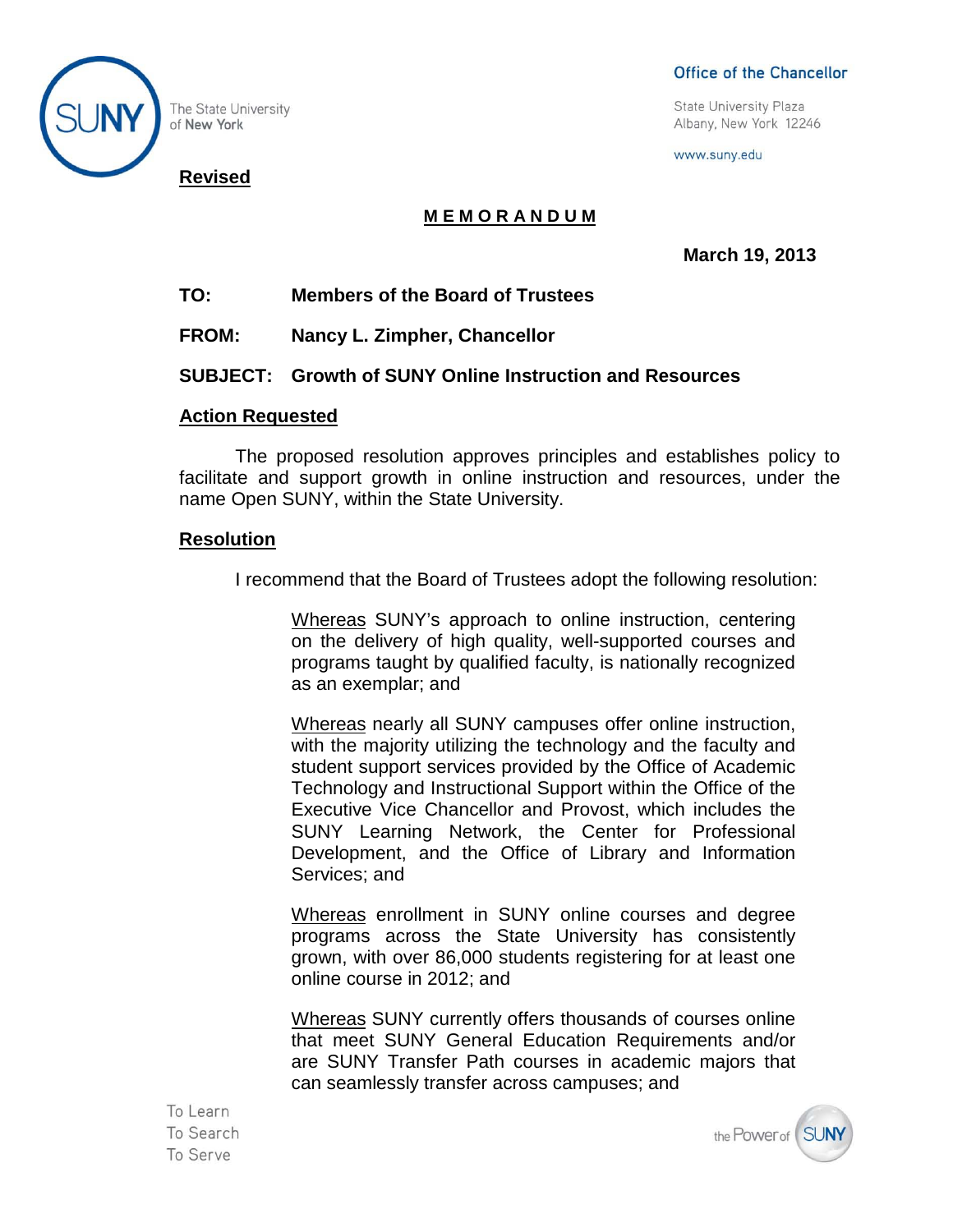Whereas SUNY Board of Trustees' policies and standards for academic quality and integrity apply to all academic programs and courses, regardless of mode of delivery; and

Whereas the number of complete online degree programs offered through SUNY is comparably modest for a system of its size and is limited by a lack of system-wide mechanisms for campuses and faculty to share established courses and intellectual content; and

Whereas the well-established model of evaluating prior learning—including military service and other career or life experiences, and which is based on regional accreditation standards and nationally recognized adult learning principles—used by SUNY's Empire State College has the potential to be implemented across SUNY; and

Whereas *The Power of SUNY* strategic plan, endorsed by the SUNY Trustees, includes a commitment to grow online courses, degree programs, resources and support in order to: increase access to a SUNY education; further student success through seamless transfer and timely degree completion; provide enhanced learning opportunities through online education and experiential learning; and attract new students and serve alumni; and

Whereas SUNY experience demonstrates that optimal student success in online learning requires robust faculty development, student and faculty support services, ongoing assessments, and a well-supported technical infrastructure; and

Whereas a Chancellor's Online Education Advisory Team ("Advisory Team") comprised of representatives from across SUNY worked collaboratively to identify strategic goals for growing online education across SUNY and has presented its recommendations in a publicly available report which has been shared with the SUNY Trustees (copy on file in the Office of the Secretary of the University); and

Whereas the Chancellor accepted the recommendations of the Advisory Team and in the 2013 State of the University address identified specific priorities for implementation, including, but not limited to: adding additional online bachelor's degree programs in high needs labor market areas; offering credit assessment of prior learning experiences and credit validation from high profile, accredited institutions; growing online enrollments to exceed 100,000; utilizing advances in online learning to offer credit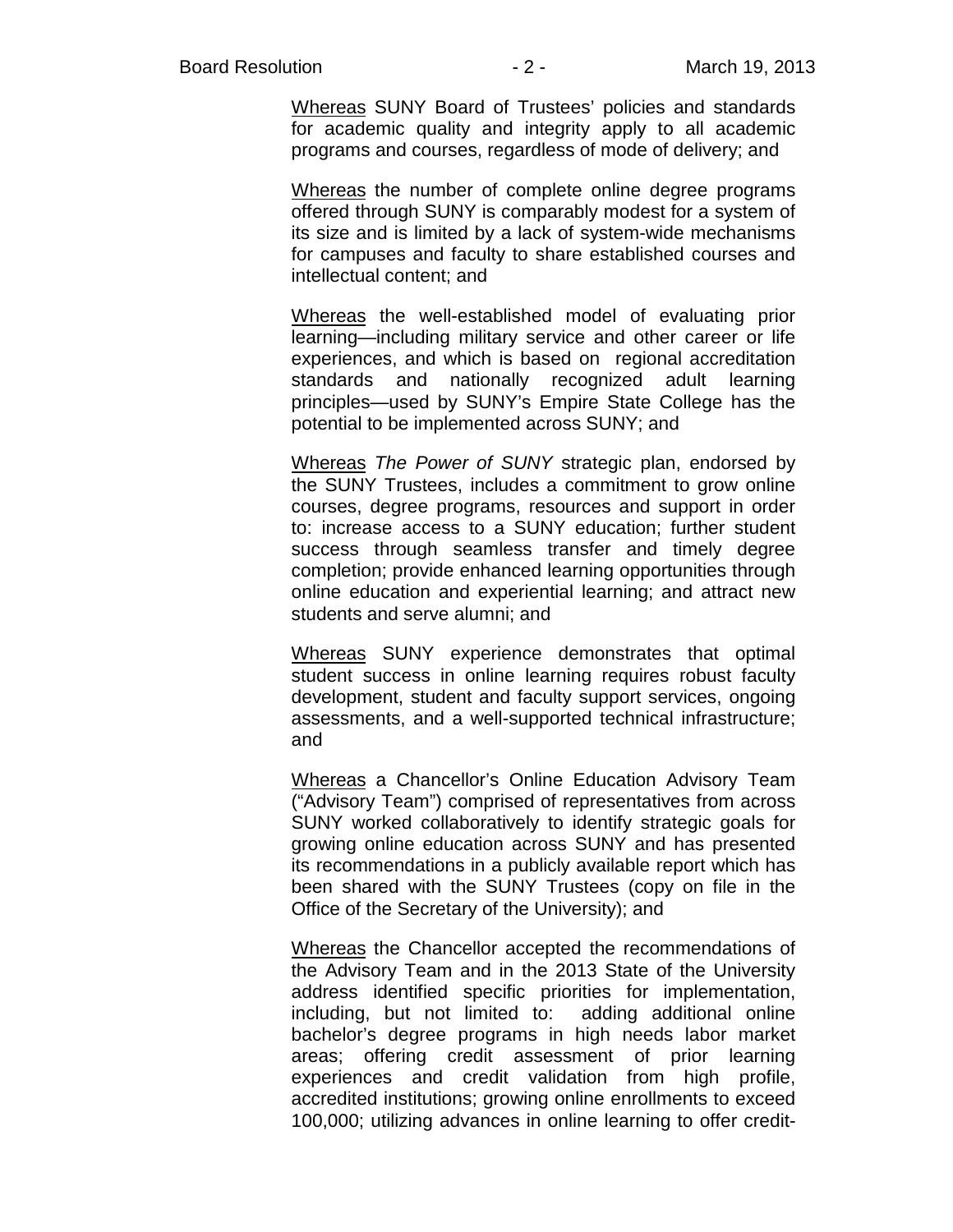based experiential education opportunities, including cooperative, internship/practicum, research, service learning and community service experiences, and international study; defining three-year pathways for certain bachelor's degrees; and, supporting SUNY faculty, particularly members of SUNY's Distinguished Faculty Academy, in delivering Massive Open Online Courses (MOOCs); now, therefore, be it

Resolved that the following will guide the expansion of online education courses, degree programs and resources within the State University, under the name "Open SUNY":

- The Executive Vice Chancellor and Provost is directed to:
	- Develop an implementation and financial plan for the recommendations of the Online Education Advisory Team and the related goals outlined in the 2013 State of the University presentation for the purposes of increasing System support to students and faculty in the expansion of online courses, degree programs and resources at all SUNY campuses. This plan shall address related business policies and practices and include, but not be limited to, an expansion of services delivered by the Office of Academic Technology and Instructional Support. This plan shall be developed in broad consultation with University constituencies, including campus leadership, the University Faculty Senate, the Faculty Council of Community Colleges and the Student Assembly.
	- Explore the scaling up of Empire State College's prior learning assessment (PLA) program to all SUNY campuses to support student success and degree completion.
	- Develop a research initiative, utilizing the expertise of SUNY faculty, to identify best practices and professional development initiatives in support of online learning; and develop a mechanism for evaluating SUNY's progress in meeting goals in this area, including the assessment of student learning and quality of instruction.
	- Explore and implement, in conjunction with campus leadership and SUNY faculty, and in a manner consistent with campus governance practices, strategies that will promote academic excellence, encourage innovation and reduce cost barriers to education and research, including but not limited to: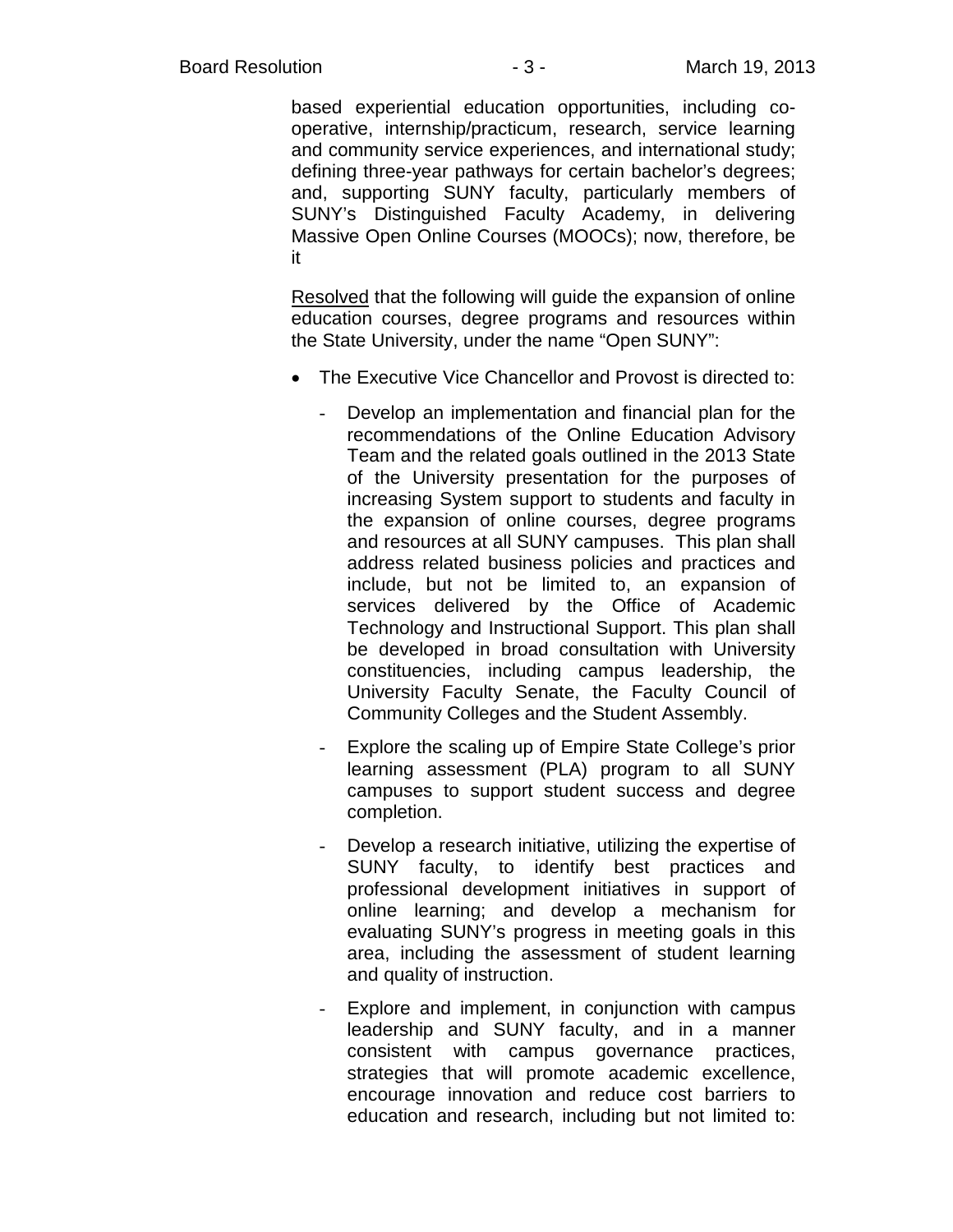Open Education Resources, Open Access Journals, Open E-Textbooks, and Open Courseware; and with System support, faculty from all SUNY campuses will be encouraged to openly license the instructional content they produce so that campuses may build capacity to offer more courses and programs online.

- Identify and implement, in conjunction with campus leadership and SUNY faculty, new and expanded online programs that meet state workforce needs, support workforce development, provide international experiences, and include options for time-shortened degree completion, e.g., three-year baccalaureate.
- Consistent with federal and State financial aid and other regulations, work with campuses to create a SUNY-wide consortial structure to facilitate student access to online courses and programs, ensuring affordability, and supporting timely and expedited degree attainment.

# **Background**

SUNY has been a pioneer in online learning since the launch of the SUNY Learning Network (SLN) in 1994 as part of a major grant award from the Sloan Foundation. Now part of the Office of Academic Technology and Instructional Support within the Office of the Executive Vice Chancellor and Provost, SLN provides a complete support infrastructure for online faculty development and course design, course management software, technical infrastructure, and help desk services for faculty and students, as well as marketing services for campuses. Currently, this is done on an opt-in basis by campuses. At present, SUNY's online offerings include over 90 associate's degree programs, 40 bachelor's degree programs, 20 master's degree programs, over 35 certificate programs, and more than 7,000 courses, all fully online.

Over the past decade, online learning has evolved from providing convenient and flexible access, to a variety of instructional models and a diverse and innovative blend of programs and services. Every aspect of instruction, whether on the ground or online, is now infused with web-based technologies and practices, social media and mobile learning. SUNY has made significant investments to keep pace with the consumer-driven proliferation and use of mobile devices, from laptops to smart phones and tablets, but there is still room to do much more.

Open SUNY, and the expansion of SUNY's online offerings was first described in the *Power of SUNY* strategic plan as part of the SUNY and the World "big idea." A direct outcome of the Chancellor's 64 Campus Listening Tour and multiple State-wide Conversations, the plan was developed in consultation with all SUNY constituencies. The plan recognized that by building on SUNY's